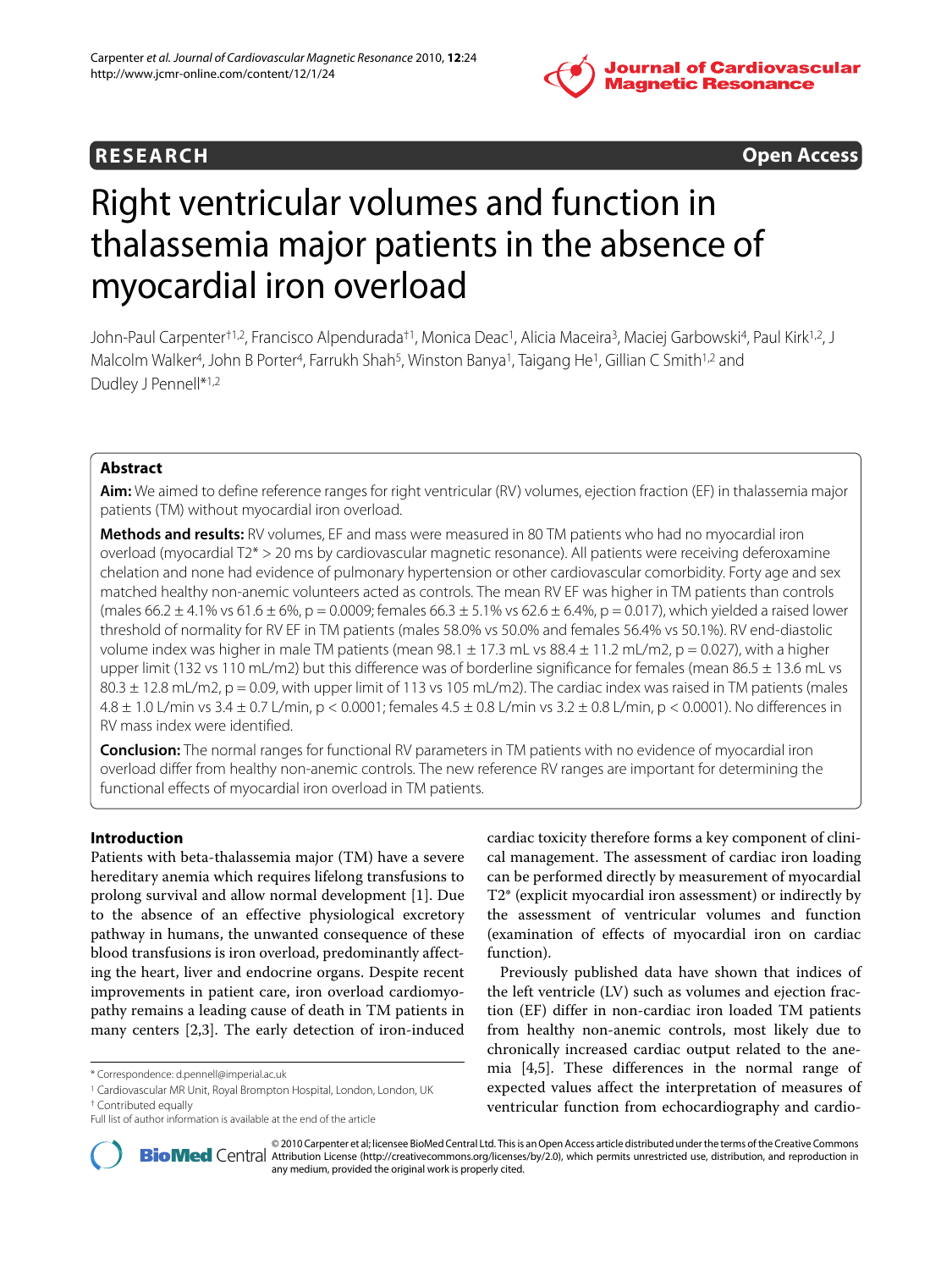vascular magnetic resonance (CMR). This is important with regard to the early detection of impaired EF because the use of inappropriate reference values may mask the diagnosis of underlying iron-overload cardiomyopathy and this can result in delayed treatment or a preventable episode of heart failure, which places the patient at high hazard [[6](#page-6-5)]. Conversely, an apparently dilated heart in a TM patient may be within normal limits for the non-iron overloaded TM population. Although it has been shown that both RV and LV EF are reduced by iron loading [[7,](#page-6-6)[8](#page-6-7)], the normal ranges for RV parameters and function in TM patients who have no evidence of cardiac iron loading are unknown. The aim of this study therefore was to define the normal reference ranges for RV volumes, ejection fraction and mass in non-iron overloaded transfusion dependent TM patients in comparison with non-anemic healthy controls. CMR was used for this assessment as it is regarded as the gold-standard technique for measurement of both LV and RV volumes and function [[9-](#page-6-8)[11](#page-6-9)], and CMR can also measure myocardial iron loading using myocardial T2\*.

# **Methods**

#### **Study population**

We performed a retrospective analysis of patients with beta-thalassemia major who were referred for their firstmyocardial T2\* scan from 21 UK hematology centres. All patients were regularly transfused (every 3-4 weeks) to maintain pre-transfusion hemoglobin levels of 9-10 g/dl and all had received iron chelation therapy from an early age or from the mid-to-late 1970s if born before this time. To remove any possible effects of different iron chelating agents, only patients taking deferoxamine as a single iron chelator were included. None of the patients had received treatment with either of the oral chelating agents (deferiprone or deferasirox). Forty male and forty female patients over the age of 18 years who had no myocardial iron loading (defined as having cardiac T2\* > 20 ms) and no history of any known cardiovascular pathology were identified from the initial target population of 323 patients. The cut-off value for normal T2\* was based on the lower limit of normal observed in a cohort of healthy volunteers [[7\]](#page-6-6). Patients with evidence of pulmonary hypertension (defined as tricuspid regurgitant velocity > 3.0 m/s at rest by transthoracic echocardiography) were excluded. Forty age and sex matched healthy non-anemic volunteers formed a control population for comparison. All control subjects were healthy, asymptomatic volunteers with no cardiovascular risk factors or history of cardiac disease. Each had a normal 12 lead electrocardiogram and no abnormal signs on physical examination. This study was approved by the local NHS Research Ethics Committee. Written informed consent was obtained from all of the volunteers. For the TM

patients, the Ethics Committee granted permission for review of clinical and scan data, waiver of informed consent and anonymous publication.

## **Cardiovascular magnetic resonance**

All scans were performed using a 1.5T Sonata scanner (Siemens Medical Systems, Erlangen, Germany). After routine localizer images, each scan comprised of a contiguous set of breath-hold steady state free precession (SSFP) short-axis cines at 10 mm intervals from base to apex (7 mm slice thickness with 3 mm gap) using standardised techniques [\[5](#page-6-4)[,12](#page-6-10)]. An ECG gated breath-hold bright blood multi-echo sequence was also used to acquire a single short axis mid-ventricular slice for the measurement of myocardial T2\* (a gradient echo sequence acquired immediately after the R-wave trigger with flip angle of 35°, matrix of  $128 \times 256$  pixels, field of view (FOV) 40 cm, bandwidth of 810 Hz per pixel and repetition time (TR) of 20 ms between each radiofrequency (RF) pulse). This sequence generated a series of images with a range of equally spaced echo times (TE  $=$ 2.6-16.7 ms) [\[13](#page-7-0)].

# **CMR analysis**

Right ventricular volumes and mass were measured from the SSFP cines as previously described [\[12](#page-6-10)[,14](#page-7-1)], using CMRtools (Cardiovascular Imaging Solutions, London). This involved tracing the endocardial and epicardial borders at end-diastole and end-systole with semi-automated thresholding to delineate the blood pool (figure [1](#page-2-0)). RV trabeculations were excluded from the blood pool volume but included in the RV mass calculation. The tricuspid valve plane was tracked in both systole and diastole to ensure that any blood signal from the right atrium was excluded from the ventricular volume calculation. Any of the blood pool signal above the pulmonary valve was also excluded from the ventricular volume using the endocardial contour definitions. Cardiac output was calculated from the product of right ventricular stroke volume and the mean heart rate recorded at the time of the CMR scan. RV parameters were indexed to body surface area (BSA) which was derived using the Mosteller formula [[12](#page-6-10),[15\]](#page-7-2). Myocardial T2\* was measured from a single full thickness region of interest in the septum of the midventricular slice using semi-automated software (Thalassemia-tools, Cardiovascular Imaging Solutions, London, UK). For the analysis of T2\*, mean signal intensity was plotted against the echo time for each image in the series. The T2\* value was calculated as previously described from the resulting exponential decay curve after truncating the curve to correct for background noise [[16\]](#page-7-3).

## **Hemoglobin measurements**

Pre-transfusion hemoglobin measurements were compared with right ventricular parameters. Where the inter-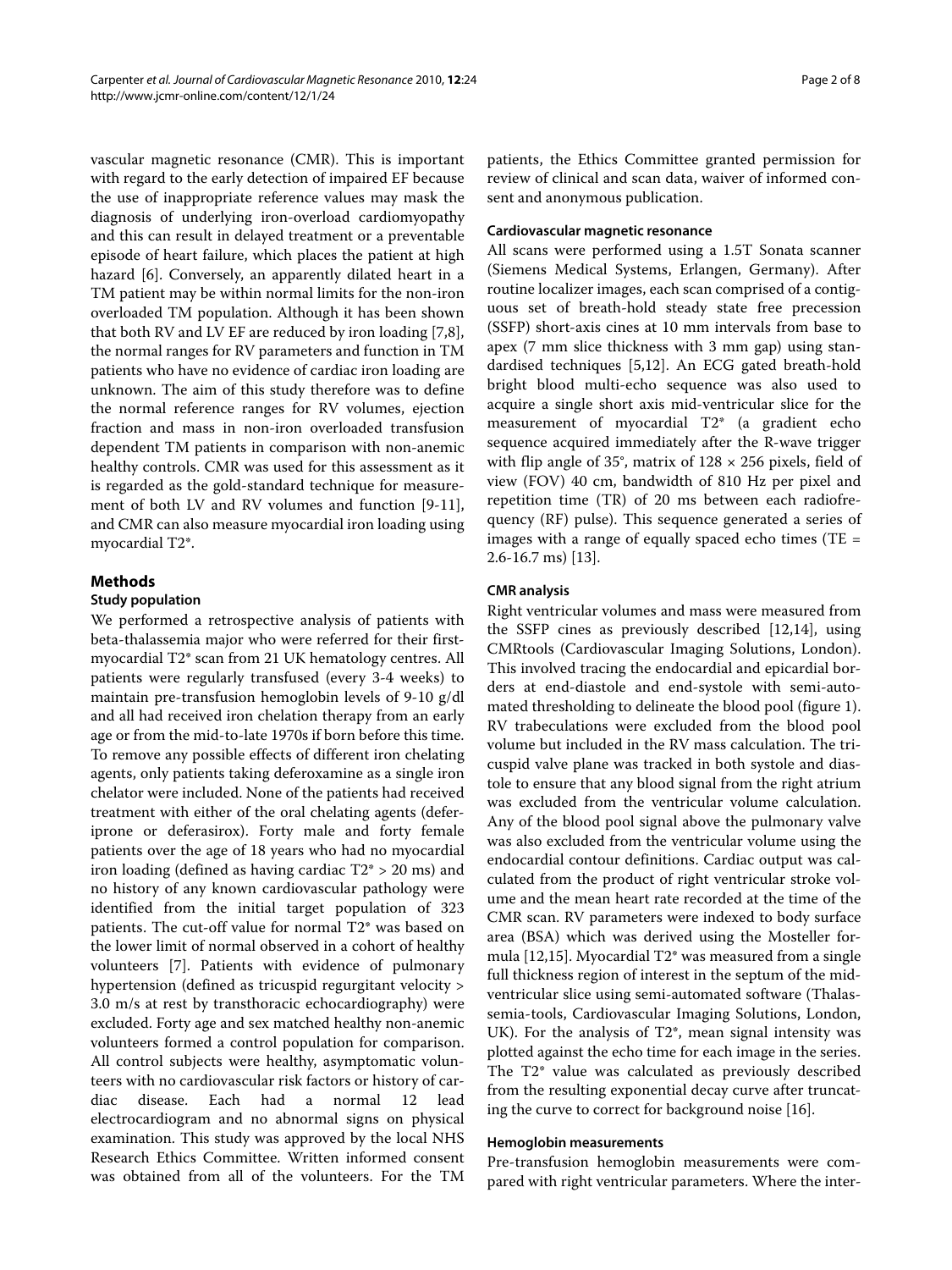Carpenter et al. Journal of Cardiovascular Magnetic Resonance 2010, **12**:24 http://www.jcmr-online.com/content/12/1/24

<span id="page-2-0"></span>

**DIASTOLE** 

# **SYSTOLE**

**Figure 1 Calculation of RV parameters**. Delineation of right ventricular endocardial and epicardial borders using semi-automated software, and summing up over all contiguous slices covering the right ventricle allows the calculation of all volume, mass and functional parameters. Representative images are shown for end-diastole and endsystole together with tricuspid valve plane tracking (indicated by the yellow line on the four-chamber view). The RV blood pool is shown in blue, the LV blood pool in orange and the myocardium in beige.

val between the hemoglobin measurement and the index CMR scan exceeded 1 week, patients were excluded from this part of the analysis.

## **Statistical analysis**

All continuous parameters were found to be normally distributed and are therefore presented as mean ± standard deviation (SD). An unpaired two-tailed t-test was used to compare TM patients with the healthy non-anemic volunteers. Separate analysis was performed for males and females due to known gender-specific differences for left and right ventricular parameters. Pearson correlation was used to compare hemoglobin measurements with the RV volumes and function measurements. Statistical significance was set at p < 0.05. All statistical analysis was performed using Stata 10.1 software (Stata-Corp, Texas, USA).

# **Results**

#### **Patient population**

A summary of the demographics for the patients and the control population is given in table [1](#page-3-0). Both groups were well matched for age and sex. The body mass index was equivalent in females but was slightly higher in the male control population than the TM patients. However, both male and female TM patients had significantly lower weight, height and body surface area than the non-anemic controls. Resting heart rate in TM patients was also significantly higher than in the healthy controls.

# **Right ventricular parameters**

The right ventricular parameters are detailed in table [2](#page-5-0), and represented graphically in figures [2](#page-4-0) and [3](#page-4-1). The mean and upper limit of end-diastolic RV volume were higher in TM patients than controls for males, but this was borderline significant for females ( $p = 0.027$  for males,  $p =$ 0.093 for females). RV stroke volume and RV ejection fraction were higher in TM patients for both males ( $p =$ 0.0015 for stroke volume,  $p = 0.0009$  for RV EF) and females ( $p = 0.0030$  for stroke volume,  $p = 0.017$  for RV EF). The lower limit of RV EF was higher in TM patients (males 58.0% vs 50.0%, females 56.4% vs 50.1%). The cardiac output was higher in the TM cohort than controls (p  $= 0.014$  for males,  $p = 0.0033$  for females) and this finding was confirmed when cardiac output was indexed for BSA (cardiac index,  $p < 0.0001$ ). No significant difference was found however between TM patients and controls for either RV end-systolic volume index or RV mass index (p  $= 0.11$  to 0.77).

#### **Correlation with hemoglobin levels**

Hemoglobin results which coincided with CMR scans (blood tests within one week of the scan) were obtained in 59% of the patients investigated. There was no difference in any of the RV parameters between those patients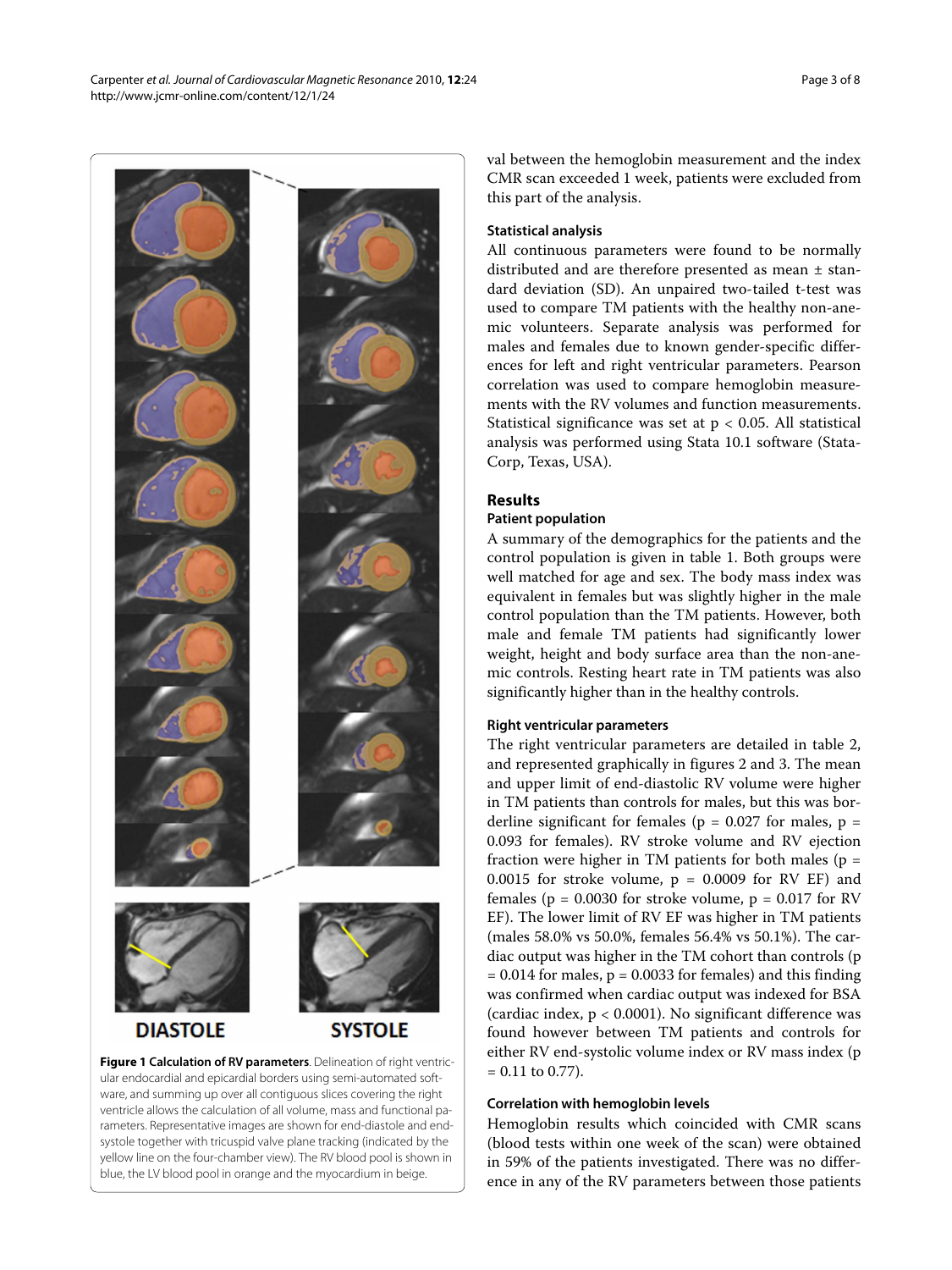|                          | <b>TM patients</b><br>Mean $\pm$ SD | <b>Controls</b><br>Mean $\pm$ SD | P value  |
|--------------------------|-------------------------------------|----------------------------------|----------|
|                          |                                     |                                  |          |
| Males                    |                                     |                                  |          |
| Age (years)              | $30 \pm 8$                          | $30 \pm 5$                       | 0.94     |
| Height (m)               | $1.65 \pm 0.1$                      | $1.80 \pm 0.09$                  | < 0.0001 |
| Weight (kg)              | $59.1 \pm 8.9$                      | $75.8 \pm 9.9$                   | < 0.0001 |
| BMI ( $kg/m2$ )          | $21.9 \pm 3.1$                      | $23.6 \pm 3.1$                   | 0.048    |
| BSA $(m2)$               | $1.64 \pm 0.16$                     | $1.94 \pm 0.15$                  | < 0.0001 |
| Heart rate $(min^{-1})$  | $72.7 \pm 10.4$                     | $64.0 \pm 9.5$                   | 0.0024   |
| Females                  |                                     |                                  |          |
| Age (years)              | $30 \pm 8$                          | $30 \pm 5$                       | 0.88     |
| Height (m)               | $1.54 \pm 8.9$                      | $1.67 \pm 9.2$                   | < 0.0001 |
| Weight (kg)              | $53.3 \pm 10.1$                     | $61.4 \pm 11.3$                  | 0.0064   |
| BMI (kg/m <sup>2</sup> ) | $22.5 \pm 4.5$                      | $22.0 \pm 2.8$                   | 0.68     |
| BSA $(m2)$               | $1.50 \pm 0.15$                     | $1.68 \pm 0.18$                  | 0.0001   |
| Heart rate (min-1)       | $78.8 \pm 10.1$                     | $64.8 \pm 13.6$                  | < 0.0001 |

#### <span id="page-3-0"></span>**Table 1: Demographics for TM patients and controls.**

BSA -- body surface area, BMI -- body mass index.

with hemoglobin results and those in whom the results were unavailable. Mean hemoglobin level was  $9.7 \pm 1.8$  g/ dL for males (n = 20) and  $10.5 \pm 1.4$  g/dL for females (n = 27). In the female TM patients, no significant correlations existed between hemoglobin concentration and any of the RV parameters. In male TM patients, an inverse correlation was found between cardiac index and hemoglobin ( $r = -0.47$ ,  $p = 0.04$ ). No other significant correlation was found.

## **Discussion**

Cardiac complications due to myocardial siderosis remain a serious problem for TM patients. Until recently, more than 50% of TM patients died before the age of 35 from cardiac failure [[17\]](#page-7-4). The monitoring of cardiac iron using T2\* CMR has had a major impact on saving the lives of patients by identifying cardiac iron overload prior to the occurrence of heart failure which therefore allows tailored cardiac chelation [\[3](#page-6-2)]. However, cardiac T2\* is not available in all centers and non-cardiac measures of iron loading are not satisfactory for assessing the risk of heart failure in comparison with cardiac T2\* [\[18](#page-7-5)]. An indirect approach to assessment of cardiac iron loading is to measure cardiac volumes and function. Although the literature establishing the value of this approach is rather sparse [\[19](#page-7-6)], it has the merit that techniques for assessment of cardiac function such as echocardiography are widely available and its application is included in some clinical guidelines [\[20](#page-7-7)]. In favor of the use of functional heart measurements is the clear evidence of a correlation with cardiac iron loading that is not present for cross-sectional measures of blood iron (ferritin) or liver iron [\[7](#page-6-6)]. Any such approach however, requires that normal values for TM patients who do not have cardiac iron loading are established. Previous data has shown that left ventricular volumes and function in non-cardiac iron loaded TM patients are significantly different from healthy non-anemic controls [[4\]](#page-6-3), but there is no data on the normal values of RV volumes and function in non-cardiac iron loaded patients with TM. The right ventricle has consistently been underestimated as an important factor in heart disease and its power to predict adverse cardiac outcomes, which is independent and additional to LV function, has often been overlooked in the past. The balance has been addressed in a number of relatively recent studies of the RV in association with outcomes in heart failure syndromes related to dilated cardiomyopathy [\[21](#page-7-8)], chronic systolic dysfunction [[22\]](#page-7-9), and ischemia [\[23](#page-7-10)-[25\]](#page-7-11), and also in patients with congenital heart disease [\[26-](#page-7-12)[28](#page-7-13)]. This suggests that RV function may be a significant contributor to the clinical manifestation of heart failure seen in myocardial iron overload. Therefore in this study, we evaluated RV parameters using CMR in a population of regularly transfused TM patients with no cardiac iron loading or pulmonary hypertension or other cardiac morbidity and have compared the findings to those of healthy non-anemic subjects to established reference ranges that would prove useful to assess the functional effects on the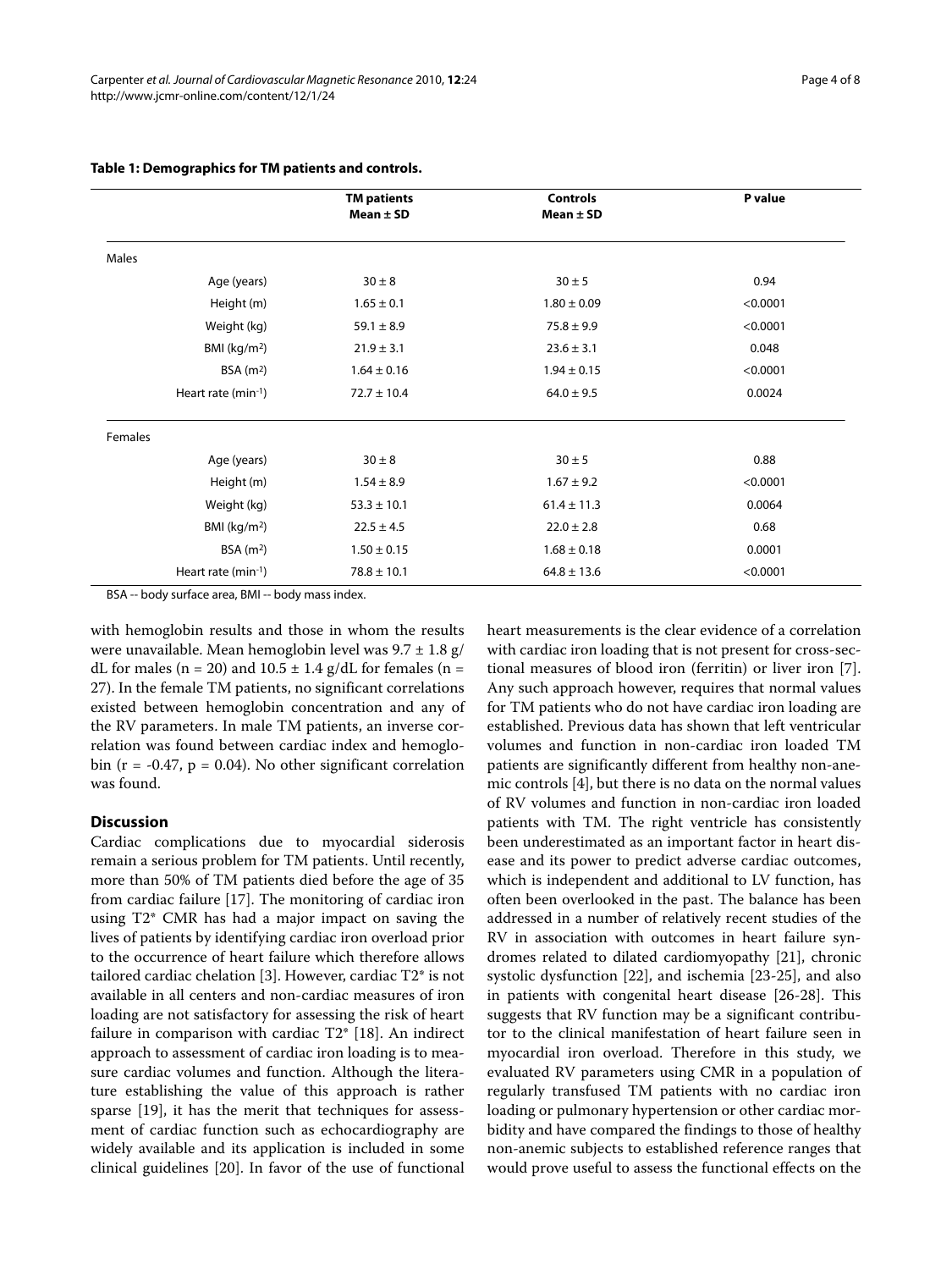<span id="page-4-0"></span>

heart of iron overload. Many TM patients have growth retardation with short stature and low body weight. The direct comparison of raw RV indices between TM patients and a cohort of healthy non-anemic subjects therefore requires indexing the RV volumes to body surface area.

Our results show that compared with healthy non-anemic controls, TM patients have a higher RV stroke volume and heart rate, which results in a higher cardiac output. The RV EF is also increased mainly as a result of an increased end-diastolic volume. These results are similar to the observations of LV parameters in TM but the differences in RV parameters appear to be less pronounced than those found for the LV [\[4](#page-6-3)]. Our results stress that if functional measurements of the heart are to be made and used clinically to indirectly assess cardiac iron loading, then it is vital to use reference ranges from TM patients with no cardiac iron loading as presented from this study in order to prevent underdiagnosis of cardiac siderosis when using the EF, or its overdiagnosis when using the end-diastolic volume.

<span id="page-4-1"></span>

No correlation between hemoglobin level and RV parameters was identified in female TM patients but in males, there was an inverse correlation between hemoglobin and cardiac index. It is not evident why male and female patients differ but the result mirrors previous observations [[4\]](#page-6-3). An inverse relationship between hemoglobin and cardiac index is predictable, and indicates a higher output state with a greater degree of anemia. There was no correlation between hemoglobin and RV EF for either sex, a finding supported by a previous study which found no difference in LV EF using radionuclide ventriculography both before and 24 hours after blood transfusion [\[19\]](#page-7-6). Pulmonary hypertension (which may depress RV function and cause right heart failure) has been described in thalassemia patients but although it is prominent in those with thalassemia intermedia, it is uncommon in well treated TM patients [\[29](#page-7-14)-[31\]](#page-7-15). Not only have we purposely excluded patients with pulmonary hypertension from this study, but we also found no significant difference in RV mass between cases and controls, a sensitive and specific measure for the diagnosis of pulmonary hypertension using CMR [[32\]](#page-7-16). Therefore we believe there is no confounding of our results from pulmonary hypertension.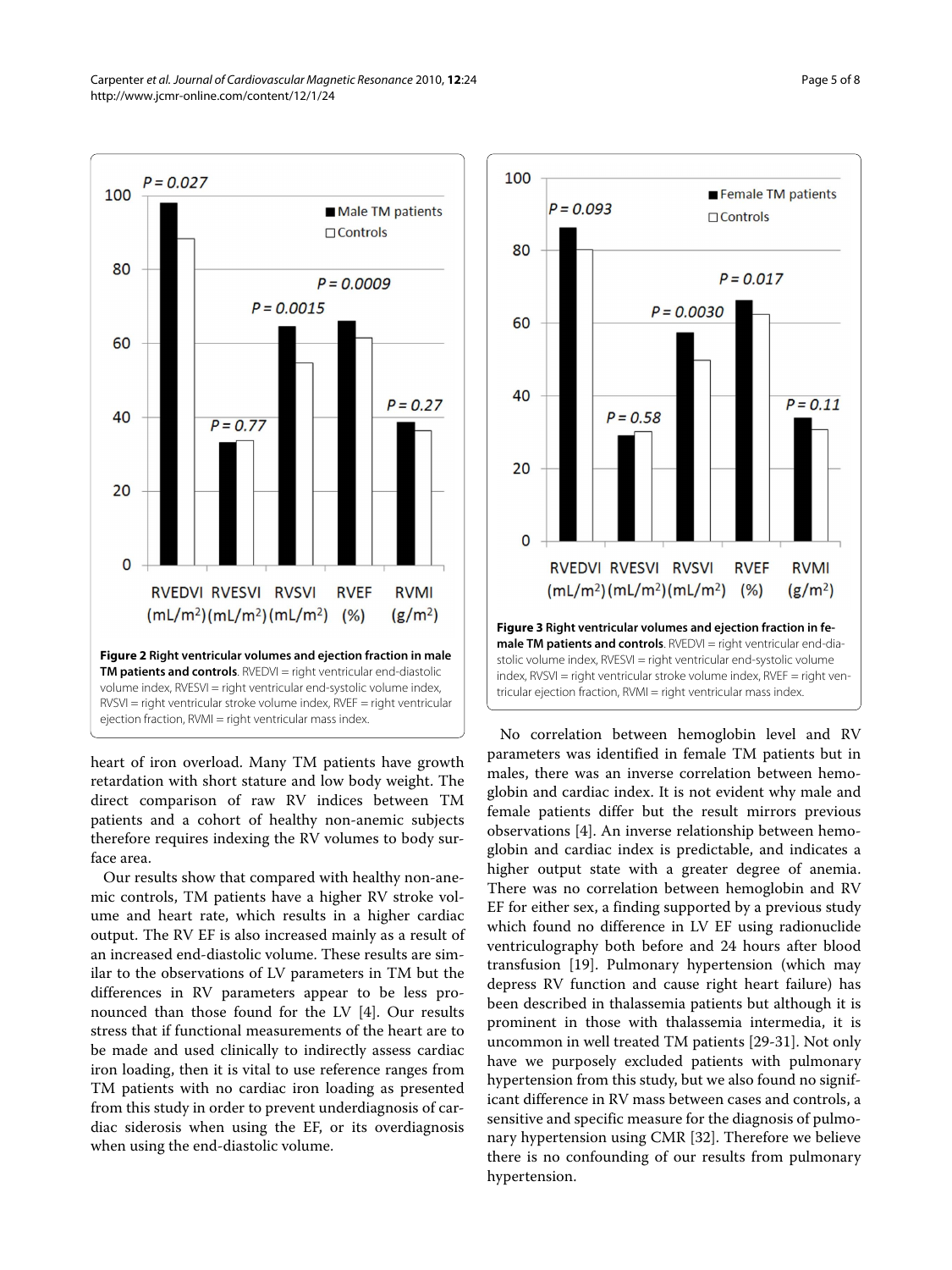|                               | <b>TM patients</b><br>(mean $\pm$ SD)<br>$[95%$ CI] | <b>Controls</b><br>(mean $\pm$ SD)<br>$[95%$ CI] | P value  |
|-------------------------------|-----------------------------------------------------|--------------------------------------------------|----------|
| Males                         |                                                     |                                                  |          |
| $RVEDVI$ (mL/m <sup>2</sup> ) | $98.1 \pm 17.3$<br>$[64.2 - 132.0]$                 | $88.4 \pm 11.2$<br>$[66.5 - 110.4]$              | 0.027    |
| RVESVI $(mL/m2)$              | $33.2 \pm 8.0$<br>$[17.5 - 48.8]$                   | $33.8 \pm 5.0$<br>$[24.0 - 43.7]$                | 0.77     |
| RVSVI (mL/m <sup>2</sup> )    | $64.7 \pm 11.2$<br>$[42.7 - 86.6]$                  | $54.7 \pm 10.3$<br>$[34.6 - 74.8]$               | 0.0015   |
| <b>RVEF (%)</b>               | $66.2 \pm 4.1$<br>$[58.0 - 74.3]$                   | $61.6 \pm 6.0$<br>$[50.0 - 73.3]$                | 0.0009   |
| RVMI(q/m <sup>2</sup> )       | $38.8 \pm 7.9$<br>$[23.3 - 54.4]$                   | $36.4 \pm 7.8$<br>$[21.1 - 51.7]$                | 0.27     |
| CO (L/min)                    | $7.9 \pm 1.9$<br>$[4.16 - 11.5]$                    | $6.6 \pm 1.6$<br>$[3.4 - 9.8]$                   | 0.014    |
| Cl (L/min/m <sup>2</sup> )    | $4.8 \pm 1.0$<br>$[2.9 - 6.7]$                      | $3.4 \pm 0.7$<br>$[2.0 - 4.8]$                   | < 0.0001 |
| Females                       |                                                     |                                                  |          |
| RVEDVI (mL/m <sup>2</sup> )   | $86.5 \pm 13.6$<br>$[59.8 - 113.2]$                 | $80.3 \pm 12.8$<br>$[55.3 - 105.3]$              | 0.093    |
| RVESVI (mL/m <sup>2</sup> )   | $29.2 \pm 7.2$<br>$[15.1 - 43.2]$                   | $30.3 \pm 8.6$<br>$[13.5 - 47.1]$                | 0.58     |
| RVSVI (mL/m <sup>2</sup> )    | $57.4 \pm 9.2$<br>$[39.4 - 75.5]$                   | $50.0 \pm 7.8$<br>$[34.7 - 65.2]$                | 0.0030   |
| <b>RVEF (%)</b>               | $66.3 \pm 5.1$<br>$[56.4 - 76.2]$                   | $62.6 \pm 6.4$<br>$[50.1 - 75.0]$                | 0.017    |
| RVMI(g/m <sup>2</sup> )       | $34.0 \pm 7.7$<br>$[18.8 - 49.1]$                   | $30.8 \pm 5.3$<br>$[20.5 - 41.1]$                | 0.11     |
| CO (L/min)                    | $6.8 \pm 1.7$<br>$[3.5 - 10.1]$                     | $5.5 \pm 1.5$<br>$[2.5 - 8.4]$                   | 0.0033   |
| Cl (L/min/m <sup>2</sup> )    | $4.5 \pm 0.8$<br>$[2.9 - 6.2]$                      | $3.2 \pm 0.8$<br>$[1.7 - 4.8]$                   | < 0.0001 |

#### <span id="page-5-0"></span>**Table 2: Right ventricular parameters for males and females.**

All values are quoted as mean ± SD with 95% confidence intervals in square brackets. The table is divided into TM patients with no evidence of cardiac iron overload and age-matched healthy controls.

RVEDVI = right ventricular end-diastolic volume index, RVESVI = right ventricular end-systolic volume index, RVSVI = right ventricular stroke volume index, RVEF = right ventricular ejection fraction, RVMI = right ventricular mass index, CO = cardiac output, CI = cardiac index

The right ventricle has a complex anatomical structure in comparison to the LV. Whereas the LV is approximately circular in cross-section, the RV is crescentic, wrapping around the LV with separate inflow and outflow portions, the tricuspid and the pulmonary valves being physically separated by a muscular subpulmonary infundibulum. The RV is thin walled with many trabeculations and there is a moderator band of myocardial tissue towards the apex. All of these features create challenges for modeling RV volumes, making it more difficult to perform reliable measurements using standard echocardiographic techniques. CMR is able to overcome most of these issues and is currently considered the gold standard for the measurement of cardiac volumes and function [[9\]](#page-6-8), with well defined normalized values for the RV [\[12\]](#page-6-10). The relative accuracy of echocardiography in relation to CMR must therefore be considered when interpreting results of RV measurements in clinical practice.

There is previously published data regarding RV function in patients with established heart failure due to myocardial siderosis and other studies have reported RV parameters in TM patients across a wide range of iron loading [\[33](#page-7-17)-[35\]](#page-7-18). However, our study focuses only on RV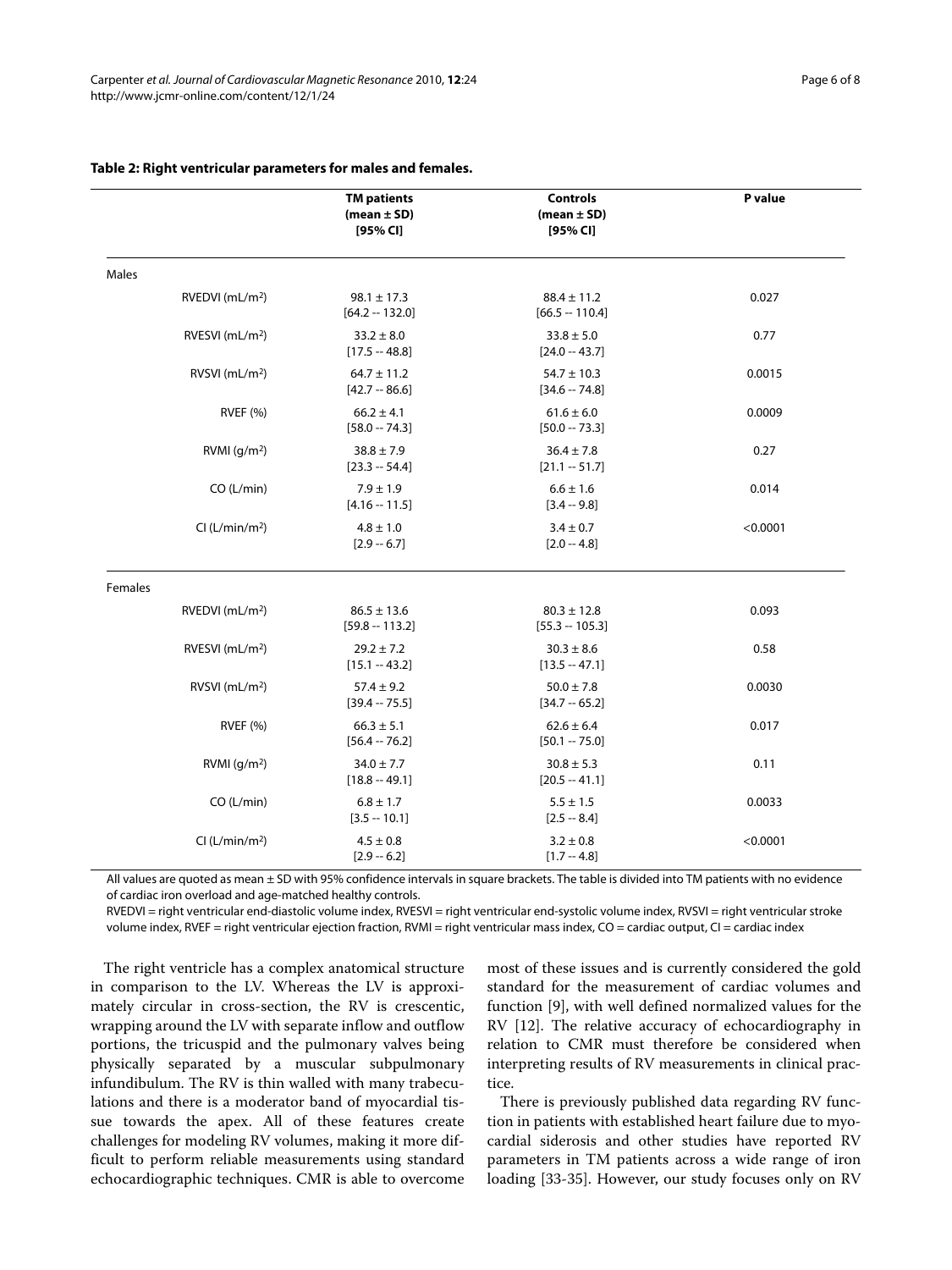volumes and function in TM patients without evidence of cardiac iron loading.

#### **Limitations**

We have restricted our investigation to CMR parameters of RV function and comparisons with RV measurements from other imaging modalities should be interpreted with caution. While RV EF is the most widely available method for assessing RV function, it may not adequately reflect RV contractility and other techniques for the assessment of the RV may provide additional insights. For the hemoglobin correlation, we only used results in a subset of the patients for which the time between the CMR scan and the hemoglobin estimation was less than 1 week. Subset analysis showed no significant differences in any of the RV parameters between patients with and those without hemoglobin results. We did not have reliable information regarding the date of the most recent transfusion prior to the CMR assessment in the TM cohort. While transfusion could potentially affect RV parameters including RV EF, there is only limited data regarding the effects of transfusion on ventricular function. For the LV, no significant difference in LV EF is observed between measurements taken before or 24 hours after blood transfusion [[19\]](#page-7-6).

#### **Conclusion**

Our findings show that the normal ranges for RV parameters differ between TM patients without cardiac iron loading and normal, non-anemic controls. The lower limit of RVEF in TM patients without cardiac iron loading is significantly higher than the lower limit of the normal range in controls which could lead to underdiagnosis of iron-loading cardiomyopathy if this is not appreciated. It is important to use reference ranges which are specific to non-cardiac iron loaded TM patients when assessing cardiac volumes and function as a surrogate for cardiac iron loading.

#### **List of abbreviations**

**BSA**: body surface area; **CMR**: Cardiovascular magnetic resonance; **ECG**: electrocardiograph; **EF**: ejection fraction; **FOV**: field of view; **Hz**: Hertz; **LV**: left ventricle; **NHS**: National Health Service (UK); **RV**: right ventricle; **RF**: radiofrequency; **SD**: standard deviation; **SSFP**: steady state free precession; **T**: Tesla; **TE**: echo time; **TM**: thalassemia major; **TR**: repetition time; **T2\***: T2 star; **UK**: United Kingdom; **USA**: United States of America.

#### **Competing interests**

DJP is a consultant to Novartis, ApoPharma and Siemens, and is a director of Cardiovascular Imaging Solutions. DJP has received research support and speakers honoraria from Siemens, Novartis and ApoPharma. JPC has received speaker's honoraria from Swedish Orphan and ApoPharma. JBP has received research support from and has performed advisory board work for Novartis. GCS and TH have received consultancy fees from Novartis. The other authors report no conflict of interests.

#### **Authors' contributions**

JPC and FA both participated equally in the study design, data acquisition, and drafting of the manuscript; MD acquired data and drafted the manuscript; AM, MG, PK, JMW, JBP, FS, TH and GCS acquired data; WB performed the statistical analysis; DJP conceived and co-designed the study, and is responsible for the final manuscript.

#### **Acknowledgements**

This work was supported by the National Institutes for Health Research Cardiovascular Biomedical Research Unit, a collaboration between Royal Brompton Hospital and Imperial College London.

#### **Author Details**

1Cardiovascular MR Unit, Royal Brompton Hospital, London, London, UK, 2National Heart and Lung Institute, Imperial College London, London, UK, <sup>3</sup>Cardiac Imaging Unit, ERESA, Valencia, Spain, <sup>4</sup>Department of Haematology, University College London, London, UK and 5Department of Haematology, Whittington Hospital, London, UK

#### Received: 16 February 2010 Accepted: 23 April 2010 Published: 23 April 2010

#### **References**

- <span id="page-6-0"></span>1. Weatherall DJ, Clegg JB: The thalassaemia syndromes Blackwell Science; 2001. ISBN 0-86542-664-3
- <span id="page-6-1"></span>2. Borgna-Pignatti C, Rugolotto S, De Stefano P, Zhao H, Cappellini MD, Del Vecchio GC, Romeo MA, Forni GL, Gamberini MR, Ghilardi R, Piga A, Cnaan A: Survival and complications in patients with thalassemia major treated with transfusion and deferoxamine**.** Haematologica 2004, 89:1187-93.
- <span id="page-6-2"></span>3. Modell B, Khan M, Darlison M, Westwood MA, Ingram D, Pennell DJ: Improved survival of thalassaemia major in the UK and relation to T2\* cardiovascular magnetic resonance**[.](http://www.ncbi.nlm.nih.gov/entrez/query.fcgi?cmd=Retrieve&db=PubMed&dopt=Abstract&list_uids=18817553)** J Cardiovasc Magn Reson 2008,  $10:42$
- <span id="page-6-3"></span>4. Westwood MA, Anderson LJ, Maceira AM, Shah FT, Prescott E, Porter JB, Wonke B, Walker JM, Pennell DJ: Normalized left ventricular volumes and function in thalassemia major patients with normal myocardial iron**.** J Magn Reson Imaging 2007, 25:1147-1151.
- <span id="page-6-4"></span>Maceira AM, Prasad SK, Khan M, Pennell DJ: Normalized left ventricular systolic and diastolic function by steady state free precession cardiovascular magnetic resonance**[.](http://www.ncbi.nlm.nih.gov/entrez/query.fcgi?cmd=Retrieve&db=PubMed&dopt=Abstract&list_uids=16755827)** J Cardiovasc Magn Reson 2006, 8:417-426.
- <span id="page-6-5"></span>6. Felker GM, Thompson RE, Hare JM, Hruban RH, Clemetson DE, Howard DL, Baughman KL, Kasper EK: Underlying causes and long-term survival in patients with initially unexplained cardiomyopathy**.** N Engl J Med 2000, 342:1077-1084.
- <span id="page-6-6"></span>7. Anderson LJ, Holden S, Davis B, Prescott E, Charrier CC, Bunce NH, Firmin DN, Wonke B, Porter J, Walker JM, Pennell DJ: Cardiovascular T2-star (T2\*) magnetic resonance for the early diagnosis of myocardial iron overload**.** Eur Heart J 2001, 23:2171-2179.
- <span id="page-6-7"></span>8. Alpendurada F, Deac M, Carpenter JP, Kirk P, Pennell DJ: Impact of myocardial iron loading on right ventricular function [abstract]**.** J Cardiovasc Magn Reson 2009, 11(Suppl I):P162.
- <span id="page-6-8"></span>9. Grothues F, Moon JC, Bellenger NG, Smith GS, Klein HU, Pennell DJ: Interstudy reproducibility of right ventricular volumes, function and mass with cardiovascular magnetic resonance**.** Am Heart J 2004, 147:218-223.
- 10. Grothues F, Smith GC, Moon JCC, Bellenger NG, Collins P, Klein HU, Pennell DJ: Comparison of interstudy reproducibility of cardiovascular magnetic resonance with two-dimensional echocardiography in normal subjects and in patients with heart failure or left ventricular hypertrophy**.** Am J Cardiol 2002, 90:29-34.
- <span id="page-6-9"></span>11. Bellenger NG, Davies LC, Francis JM, Coats AJS, Pennell DJ: Reduction in sample size for studies of remodelling in heart failure by the use of cardiovascular magnetic resonance**[.](http://www.ncbi.nlm.nih.gov/entrez/query.fcgi?cmd=Retrieve&db=PubMed&dopt=Abstract&list_uids=11545126)** J Cardiovasc Magn Reson 2000, 2:271-278.
- <span id="page-6-10"></span>12. Maceira AM, Prasad SK, Khan M, Pennell DJ: Reference right ventricular systolic and diastolic function normalized to age, gender and body